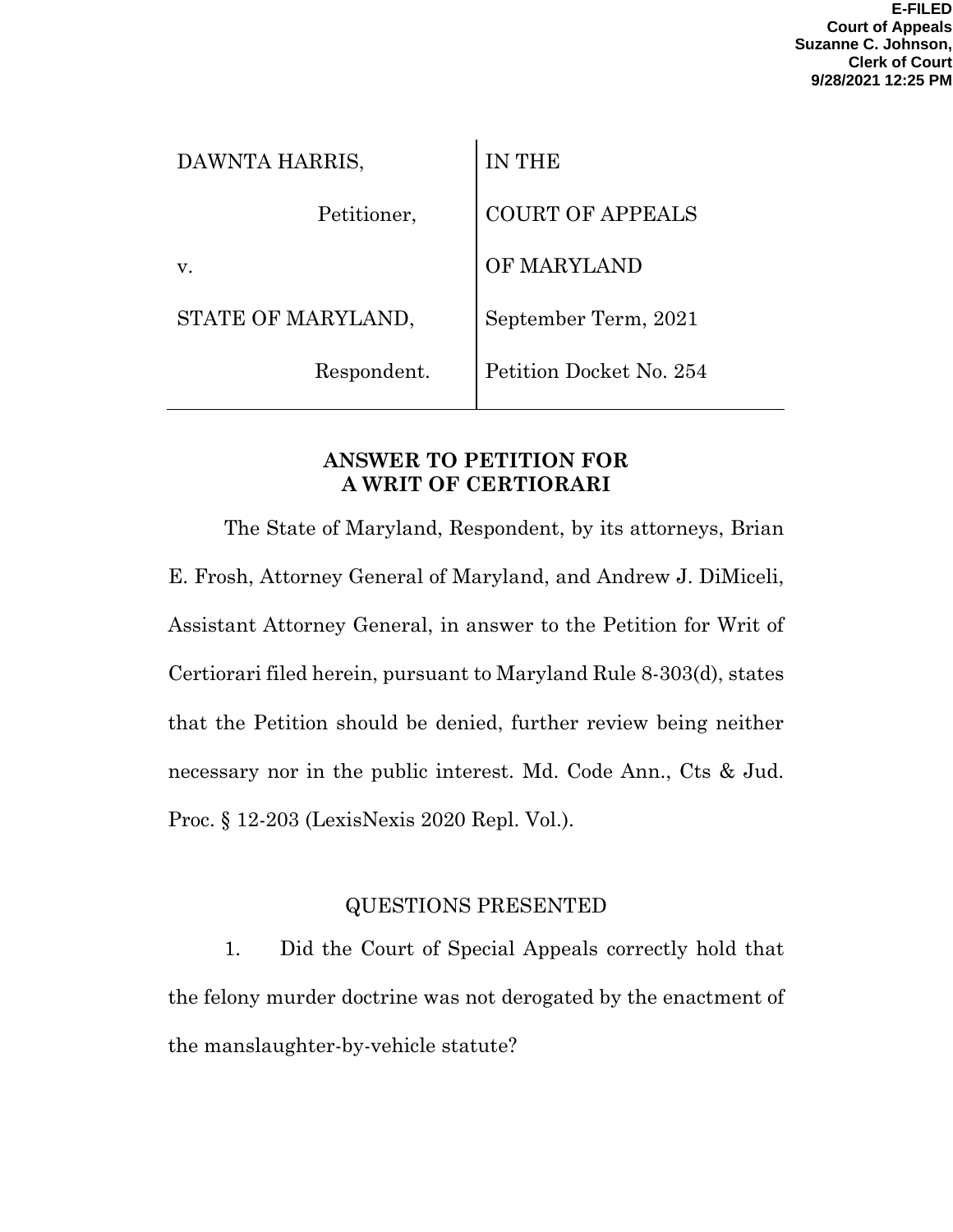2. Did the Court of Special Appeals correctly hold that Harris was not entitled to a constitutionally-heightened sentencing procedure in accordance with *Miller v. Alabama*, 567 U.S. 460 (2012), but he effectively received one anyway?

#### STATEMENT OF FACTS

The State adopts the facts set forth in *Dawnta Harris v. State*, \_\_ Md. App. \_\_, No. 1515, Sept. Term, 2021, slip op. at 2-16 (2021) (Cert. Pet. App. 28-42).

#### REASONS FOR DENYING THE PETITION

I.

## THE COURT OF SPECIAL APPEALS CORRECTLY HELD THAT THE FELONY MURDER DOCTRINE WAS NOT DEROGATED BY THE MANSLAUGHTER BY VEHICLE STATUTE.

In 1941, the General Assembly codified a statute titled "manslaughter by automobile, motor vehicle, locomotive, engine, car, street car, train or other vehicle" ("manslaughter by vehicle statute"). 1941 Laws of Maryland, Ch. 414. The statute currently is codified as Section 2-209 of the Criminal Law Article of the Maryland Code and states, in pertinent part: "A person may not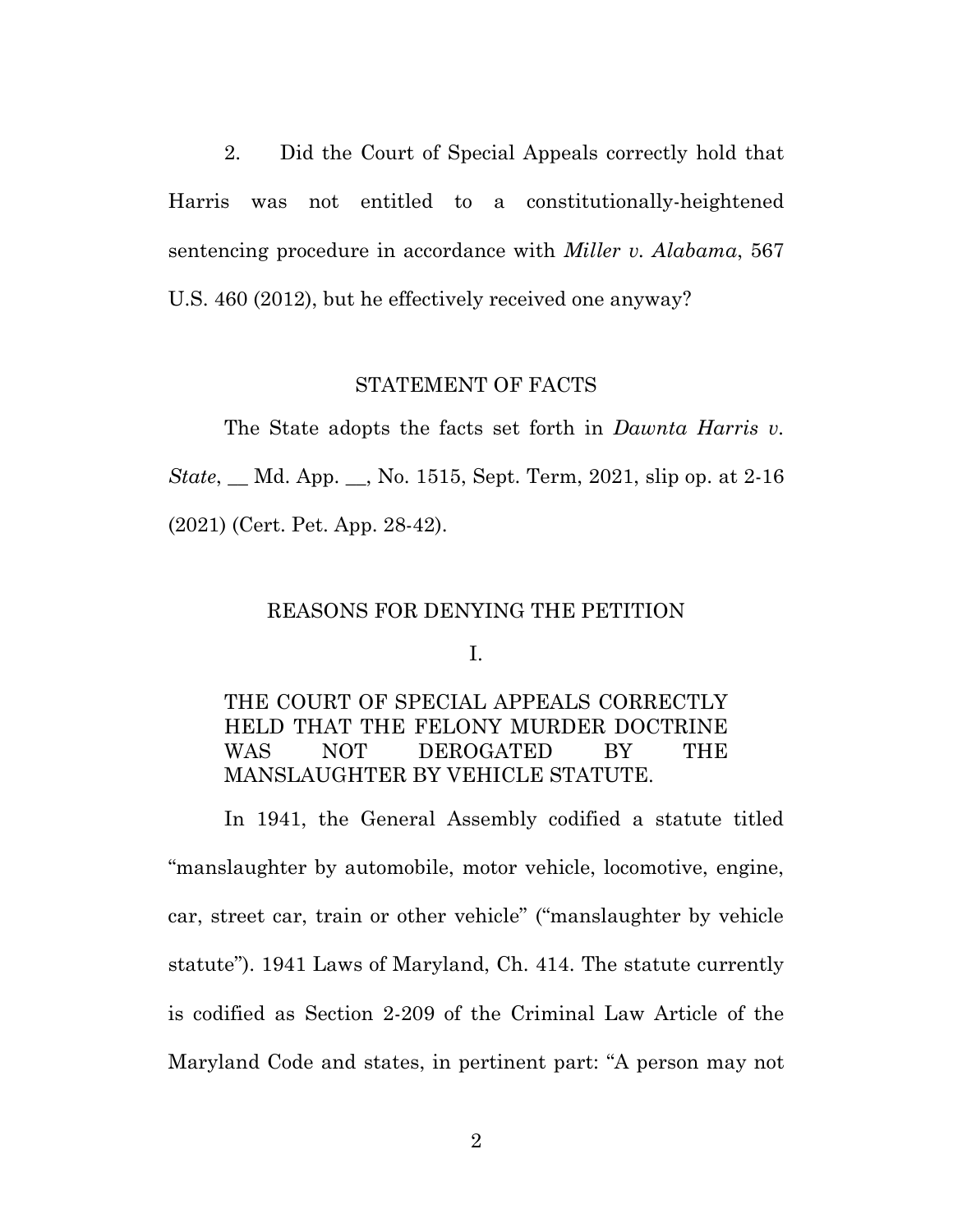cause the death of another as a result of the person's driving, operating, or controlling a vehicle or vessel in a grossly negligent manner." Md. Code Ann., Crim. Law ("CR") § 2-209(b) (Westlaw thru 2021 legis. sess.).

In *State v. Gibson*, 4 Md. App. 236 (1968), the Court of Special Appeals held that, in enacting the manslaughter by vehicle statute, the General Assembly

intended to deal with an entire subject matter unintended homicides resulting from the operation of a motor vehicle—and that the common law crime of involuntary manslaughter, when based on homicides so occurring, is in conflict with the statute and must yield to it to the extent of the inconsistency.

4 Md. App. at 239. This Court affirmed, issuing a short opinion adopting the reasoning of the Court of Special Appeals. *State v. Gibson*, 254 Md. 399, 401 (1969).

In one of two alternative holdings in *Blackwell v. State*, 34 Md. App. 547 (1977), the Court of Special Appeals held that, "[i]n the absence of evidence of intentional homicide, . . . the statutory preemption applies as well to second degree murder [of the depraved-heart variety] as it did in *Gibson* to manslaughter." *Id*. at 555.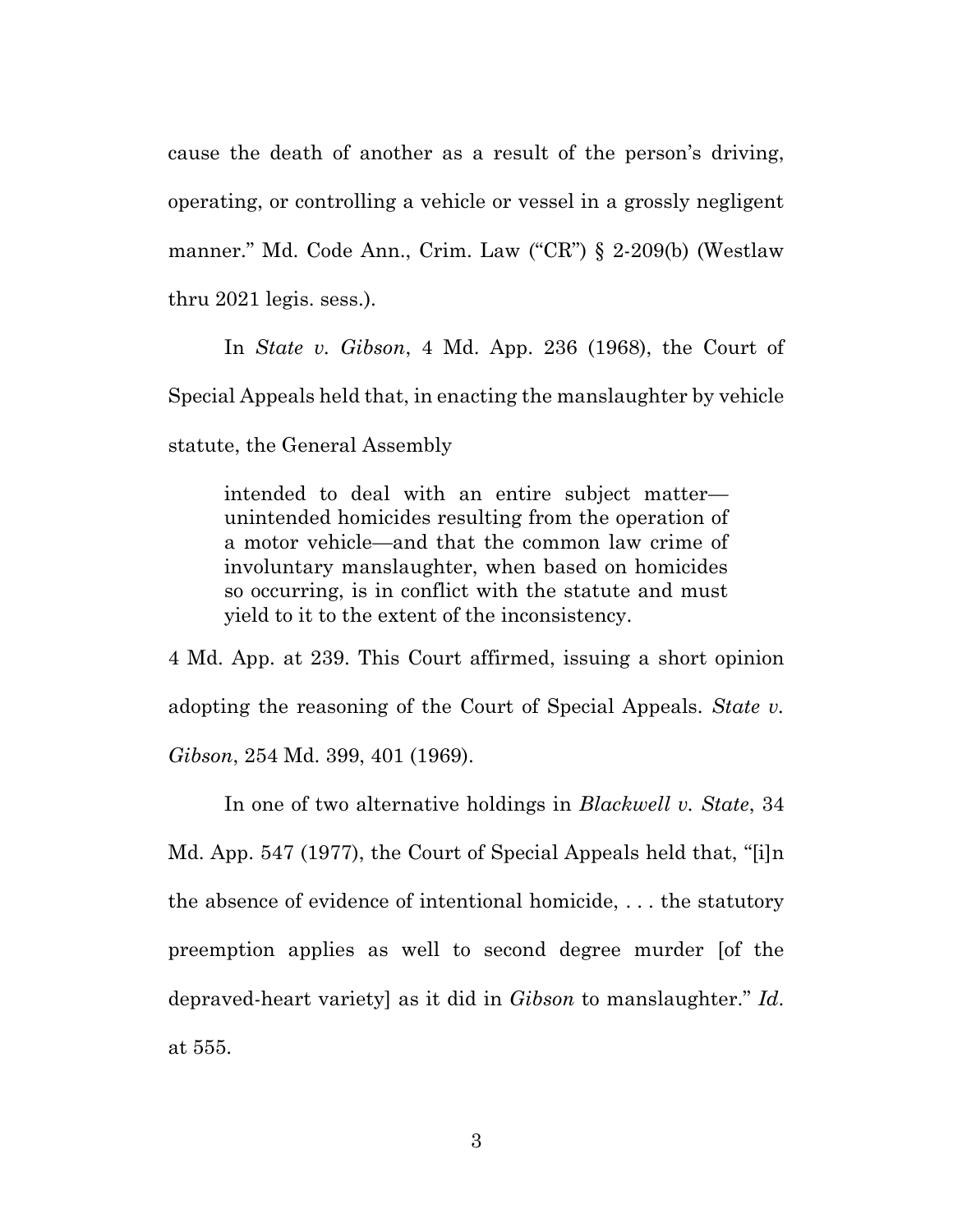In this case, Harris argued, for the first time on appeal, that, like gross-criminal negligence manslaughter at issue in *Gibson* and depraved-heart second-degree murder at issue in *Blackwell*, the felony murder doctrine, which unlike the foregoing, looks to the intent to commit an underlying felony, was also derogated by the enactment of the manslaughter by vehicle statute whenever a homicide is committed with a vehicle. The Court of Special Appeals refused to extend the statutory preemption from the former offenses, based on criminal negligence of one degree or another, to felony murder. The court was correct because: (1) the statute indicates that the General Assembly intended the manslaughter by vehicle statute to occupy the field of "grossly negligent" homicide committed with a vehicle, which does not encompass felony murder, and, in the absence of clear legislative intent indicating otherwise, the statute should not be interpreted to derogate the common law; (2) Harris intended to run over Officer Amy Caprio, which removes this case from the scope of *Gibson*; and (3) the Court of Special Appeals correctly applied this Court's precedent to conclude that a defendant's intent to commit an underlying felony is transferred to, and stands in the place of, the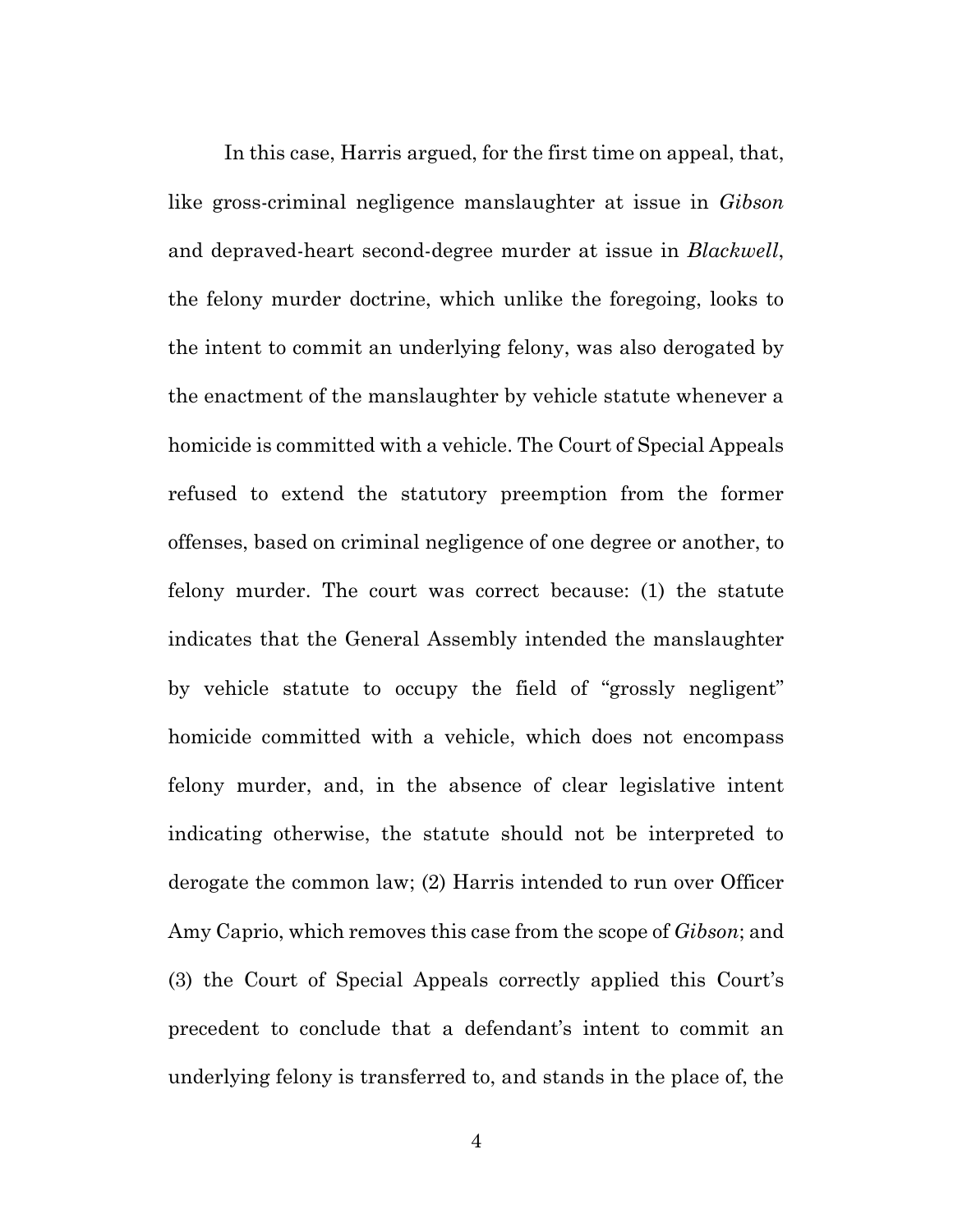intent to kill, and so felony murder is not one of the "unintended homicides" contemplated by the *Gibson* court.

#### **A. In the absence of clear legislative intent, the Court must presume that the General Assembly did not intend to derogate the common law felony murder doctrine.**

The "enactment of a statute ordinarily will not displace the common law," *Goldstein v. State*, 339 Md. 563, 571 (1995), and "statutes are not to be construed to alter the common-law by implication," *Hardy v. State*, 301 Md. 124, 131 (1984). "Thus, there is a presumption against statutory preemption of the commonlaw." *Id.*

As the *Gibson* court noted, there is "no legislative history to which [a court could] turn to ascertain the exact reach of [the manslaughter by vehicle statute], or of the effect of that statute upon the common law felony of involuntary manslaughter." *Gibson*, 4 Md. App. at 245. Nevertheless, the language of the statute itself contains an express limitation that contradicts Harris's claim that felony murder was derogated by its enactment.

By its plain language, the manslaughter by vehicle statute intended to supplant *only* homicides committed by operating a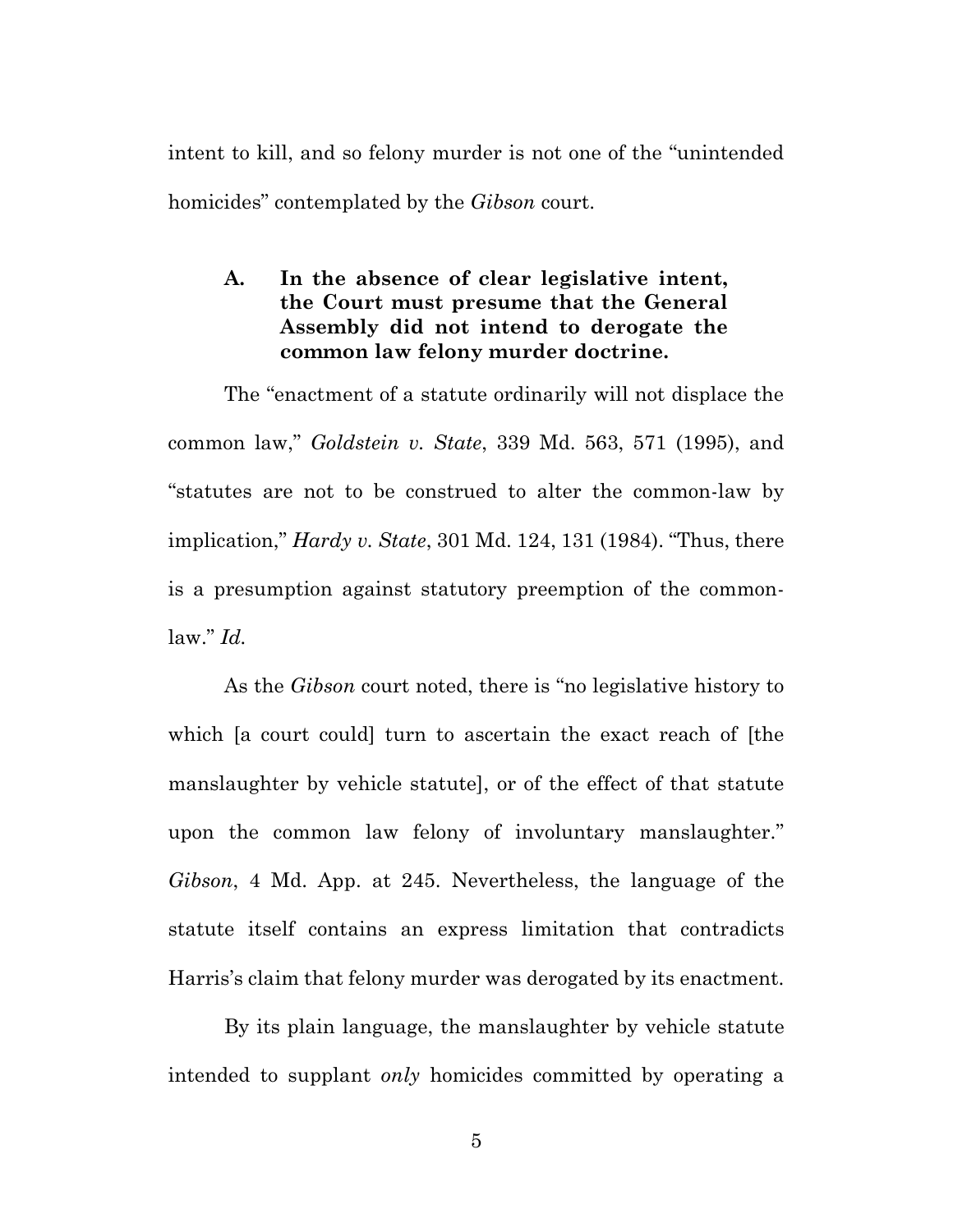vehicle "in a grossly negligent manner." CR § 2-209(b); *see also Anderson v. State*, 61 Md. App. 436, 454 ("[T]he statute did not cover all unlawful killings where the instrumentality of death had been a vehicle, but only those where the vehicle had been operated 'in a grossly negligent manner,'" and so "*any vehicular homicide that would have qualified as common law murder was untouched by the statute*." (emphasis added)), *cert. denied*, 303 Md. 295 (1985). Gross negligence is not an element of felony murder. This plainly stated legislative limitation leaves the culpability that arises from a killing in the course of a felony untouched. The General Assembly did not intend to occupy the field of felony murder in addition to the criminal negligence offenses.

Additionally, the rationale employed by the *Gibson* court to find preemption of common law manslaughter does not apply to felony murder. As indicated, there is a lack of legislative history that might explain the intended scope of the statute, so the *Gibson*  court determined the scope of the statute by identifying incongruities in the law and reasoning that the legislature intended to abrogate common law offenses that "conflict with the statue." *Id.* at 246-47. Specifically, the manslaughter by vehicle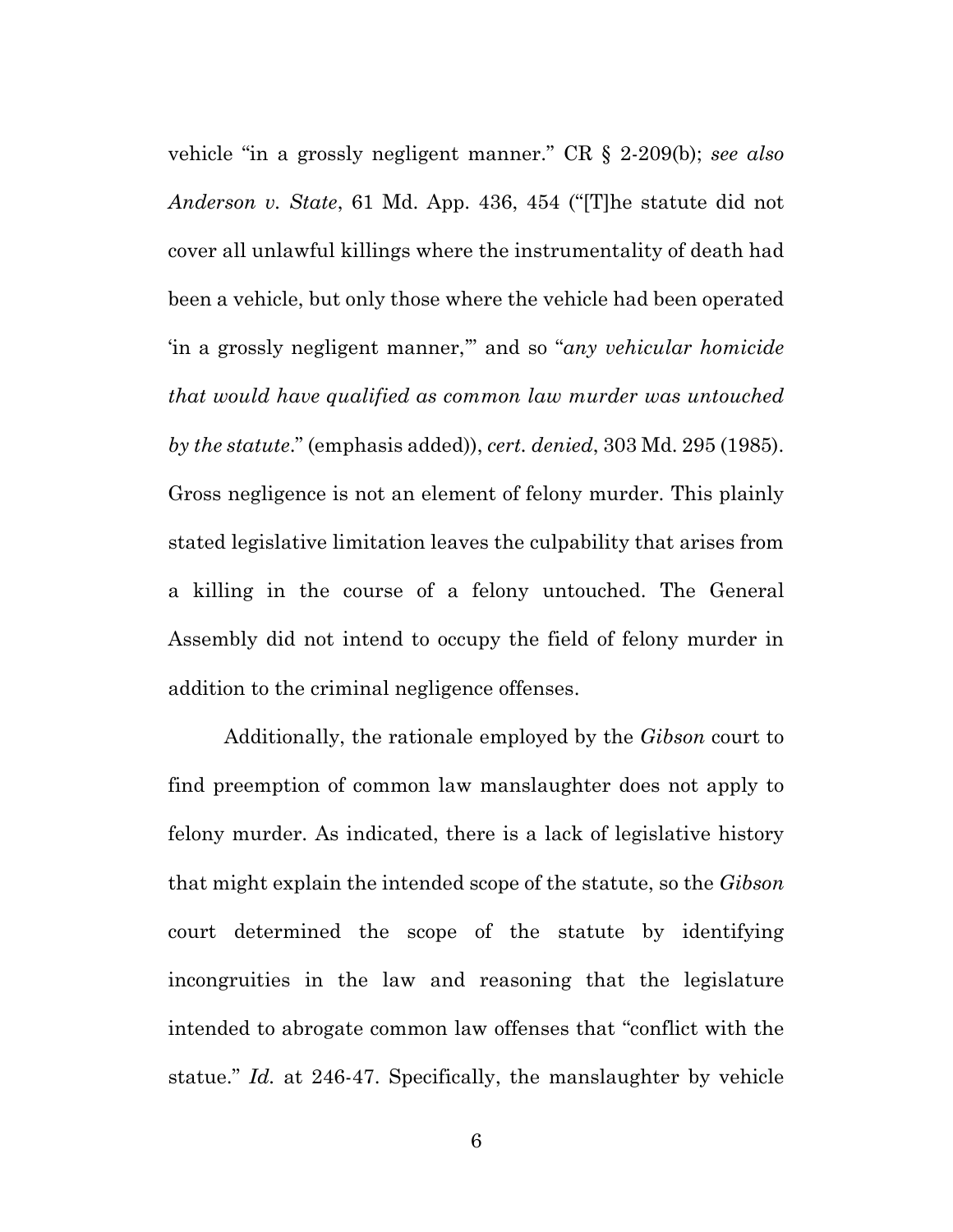statute (then a misdemeanor)**<sup>1</sup>** conflicted with common law manslaughter (a felony) because the statute required the same or more proof than the common law offense, yet the former prescribed a lesser penalty than the latter. The *Gibson* court concluded that the legislature must have intended to abrogate common law manslaughter when committed with a vehicle because "a contrary conclusion [in *Gibson*] would have rendered [the manslaughter by vehicle statute] essentially nugatory" because "prosecutors would likely never use the statute" that required the same or greater degree of proof for a lesser penalty. *State v. North*, 356 Md. 308, 317 (1999).

The legislative intent gleaned by the court in *Gibson* does not apply to felony murder, which involves the commission of a separate felony and was designed to punish more serious conduct than the negligence crimes encompassed by the manslaughter by vehicle statue. In short, there is zero evidence (express or inferred) that the General Assembly intended to displace the common law

**<sup>1</sup>** The manslaughter by vehicle statute originally was classified as a misdemeanor, but in 1997, it "was reclassified as a felony." *Sacchet v. Blan*, 353 Md. 87, 90 (1999) (citing Laws of Maryland, 1997, Chs. 372, 373).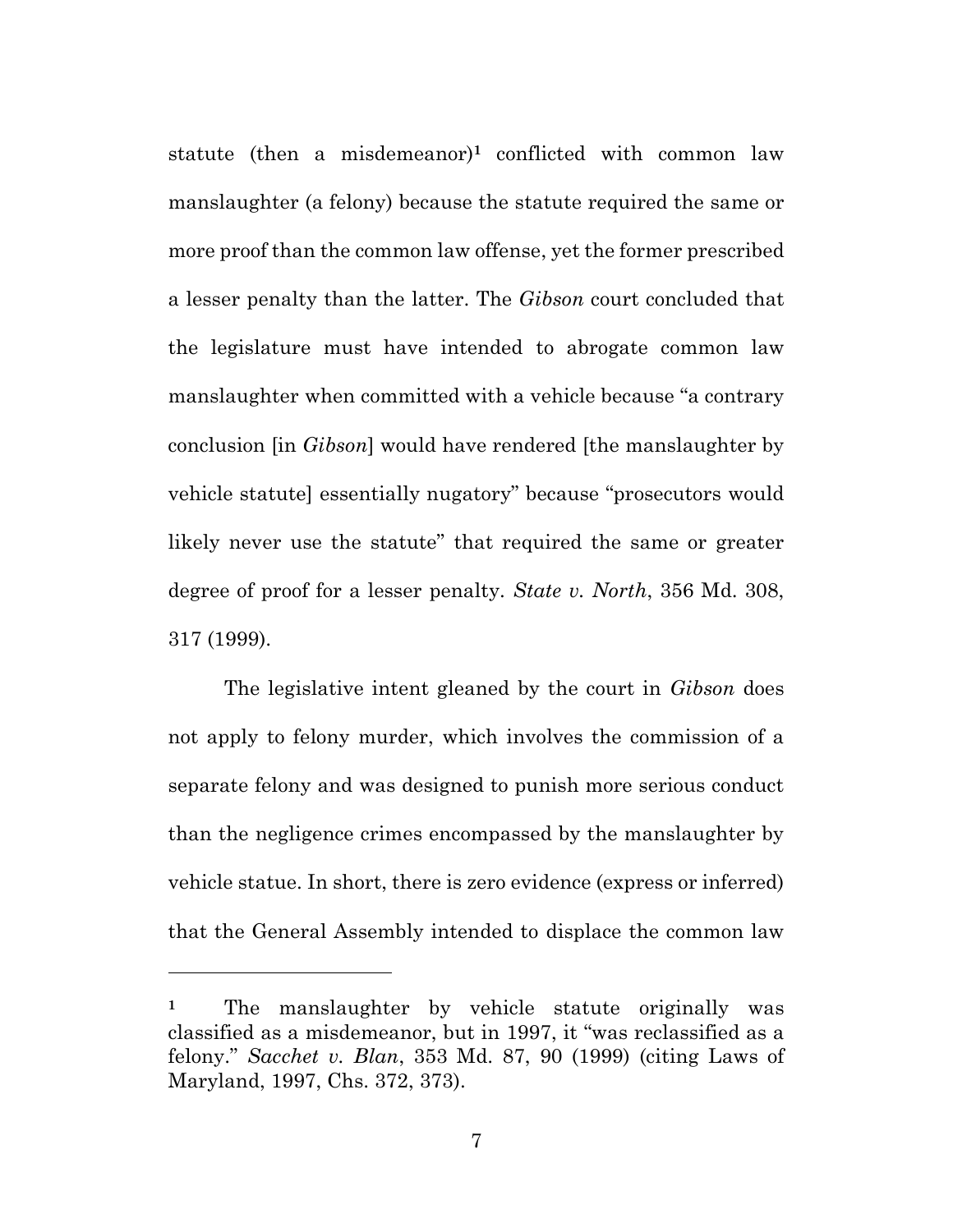felony murder doctrine and, in the absence of that intent, the Court of Special Appeals was correct to refuse to extend *Gibson* to felony murder.

#### **B.** *Gibson* **preemption does not apply when there is evidence of intentional homicide.**

The *Blackwell* court stated that, "[i]n the absence of *evidence* of intentional homicide, . . . statutory preemption applies[.]" 34 Md. App. at 555 (emphasis added)). Here, there was *evidence* of intentional homicide. (App. 44) ("[T]he facts would have permitted a finding[] that [Harris] intended to run over Officer Caprio when he hit the gas while she was standing in front of the car."). Therefore, preemption would not apply even if an unintentional felony murder would be preempted under a different set of facts.

## **C. Review is unwarranted because the Court of Special Appeals properly applied this Court's precedent in rejecting Harris's preemption argument.**

The Court of Special Appeals rejected Harris's preemption claim, holding that "[f]elony murder is not . . . within the scope of unintended homicides" because the defendant's intent to do the underlying felony replaces the intent to kill otherwise required for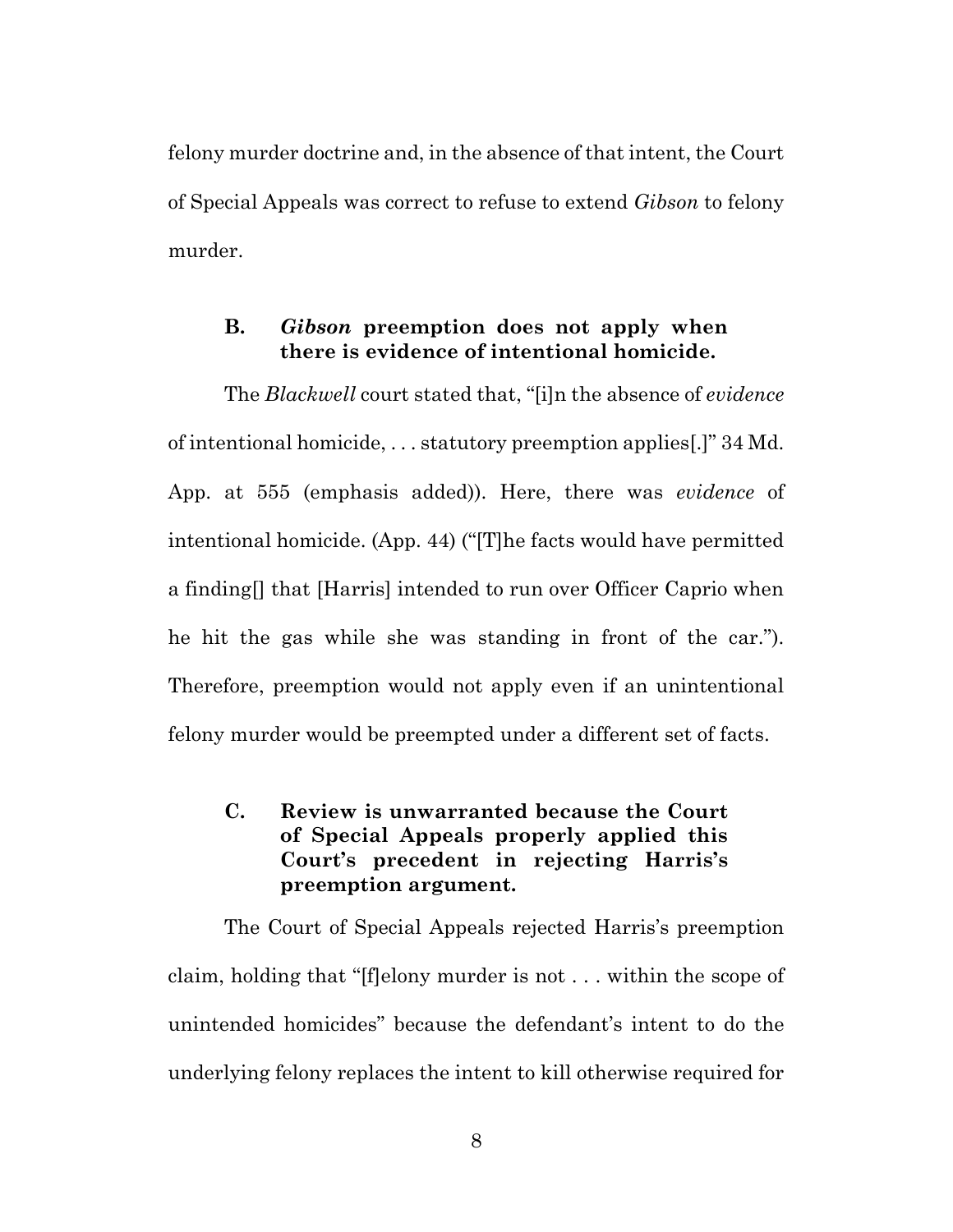a murder conviction. (App. 49). In doing so, the court properly applied this Court's precedent.

A defendant's intent to commit an underlying felony is transferred to, and stands in the place of, the intent to kill:

The application of the felony-murder rule relies on the imputation of malice from the underlying predicate felony. In *State v. Allen*, 387 Md. 389 (2005), we limited the felony-murder rule to situations where the intent to commit the underlying felony existed prior to or concurrent with the act causing the death of the victim, and not afterwards. *Id.* at 402. In so doing, we explained: "the felony-murder rule is a legal fiction in which the intent and the malice to commit the underlying felony is 'transferred' to elevate an unintentional killing to first degree murder . . . ." *Id.* at 401 (citation omitted).

*Christian v. State*, 405 Md. 306, 331-32 (2008).

Harris seizes upon the words, "an unintentional killing," while ignoring the surrounding language: "the *intent and the malice* to commit the underlying felony is *'transferred'* to *elevate* an unintentional killing to first degree murder." *Id.* (emphasis added).

Under Maryland common law,

a homicide arising in the commission of . . . a felony is murder whether death was intended or not, the fact that the person was engaged in such perpetration or attempt being sufficient to supply the element of malice. *That substituted form of malice represents, in a way, a vertical extension of the normal requirement*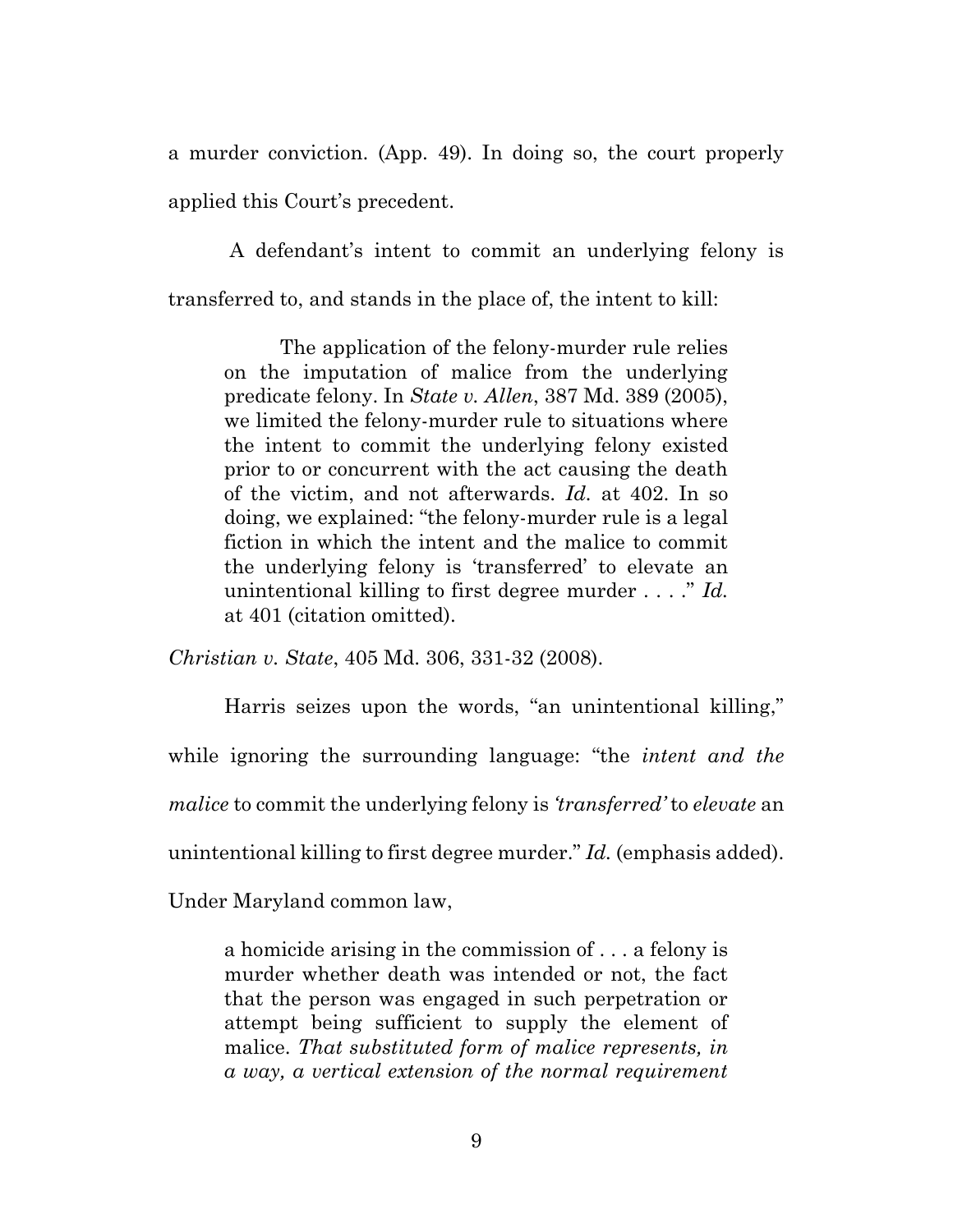*that, for a homicide to constitute murder, the defendant must intend to kill the victim.*

*Watkins v. State*, 357 Md. 258, 267 (2000) (emphasis added) (cleaned up); *see also Commonwealth v. Matchett*, 436 N.E.2d 400, 409-10 (Mass. 1982) ("[T]he felony-murder rule is based on the theory that the intent to commit the felony is equivalent to the malice aforethought required for murder."). In other words, an unintentional killing can become a first-degree murder because the intent to do the "death-producing act" is transferred from the underlying felony to the homicide offense. (App. 48-49) (quoting *Selby v. State*, 76 Md. App. 201, 210 (1988), *aff'd*, 319 Md. 174 (1990)).

Felony murder is not an "unintentional" homicide as contemplated in *Gibson* because the offender *intends* to commit an inherently dangerous felony, and "the malice involved in the underlying felony is permitted to stand in the place of the malice that would otherwise be required with respect to the killing." *Allen*, 387 Md. at 402. The Court of Special Appeals therefore properly refused to extend the preemptive effect of the manslaughter by vehicle statute from fatality causing crimes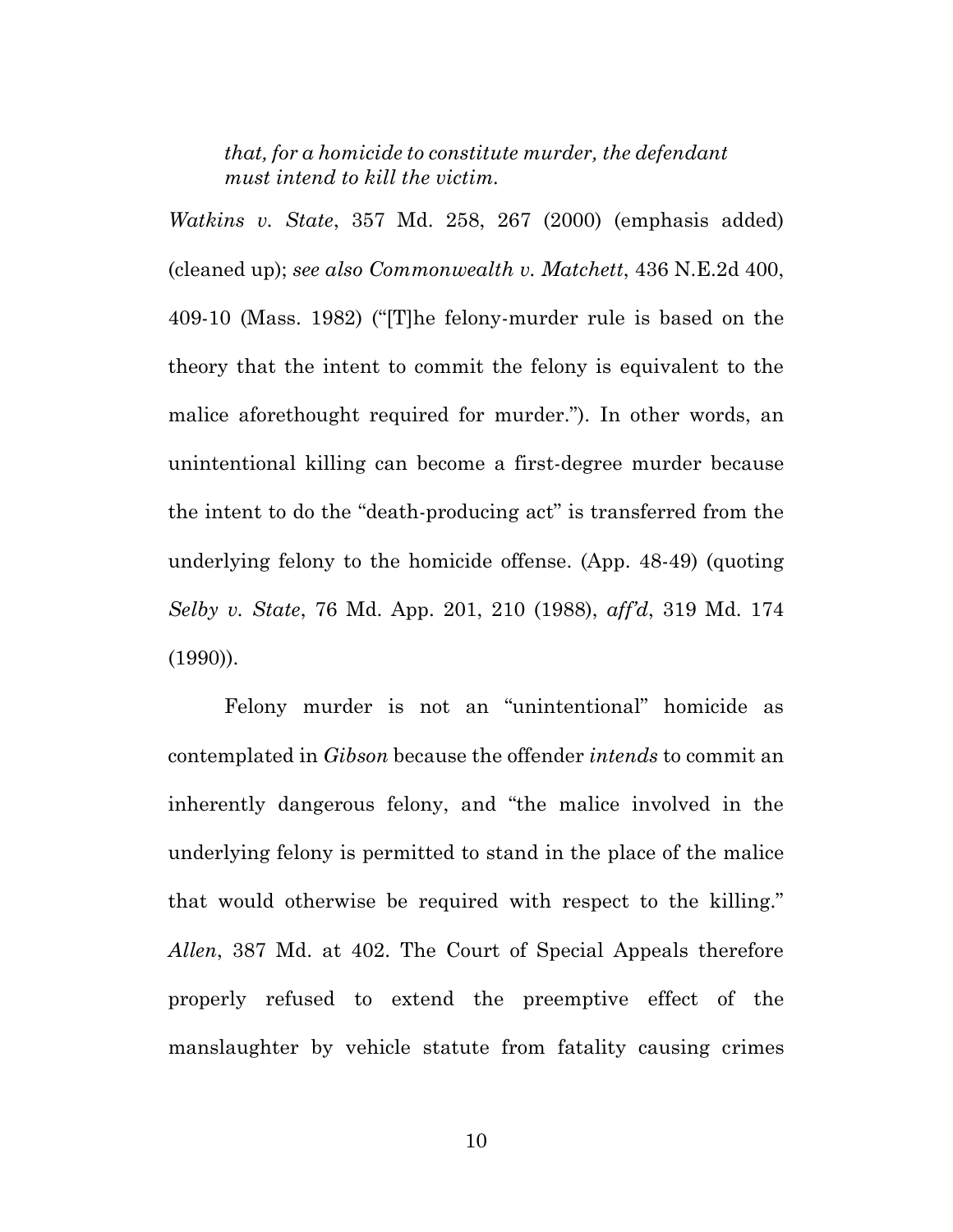involving varying degrees of criminal negligence, to fatality causing crimes involving intent to commit a felony, in this case, a burglary.

Harris, however, argues that the concept of "malice" encompasses "four distinct intents," namely: "(1) intent to kill murder; (2) intent to commit grievous harm murder; (3) felony murder; and (4) depraved heart murder." (Cert. Pet. at 5). He asserts that only a *specific intent to kill* can avoid *Gibson* preemption and, under the modern interpretation of "malice," the lesser three "intents" do not imply an intent to kill; they are only mental states that independently satisfy the *mens rea* for murder.

Harris conflates the words of *Gibson*—the "subject matter of unintended homicides"—with the *mens rea* of "specific intent to kill." The language of *Gibson*, however, does not support that interpretation.

*Gibson* stated that the manslaughter by vehicle statute "does not, of course, abrogate the crime of manslaughter in those cases where the killing was accomplished by intentionally running over the victim in an automobile." 4 Md. App. at 248 n.5. Notably, the court did not say "intent to kill"; it said "killing . . . by

11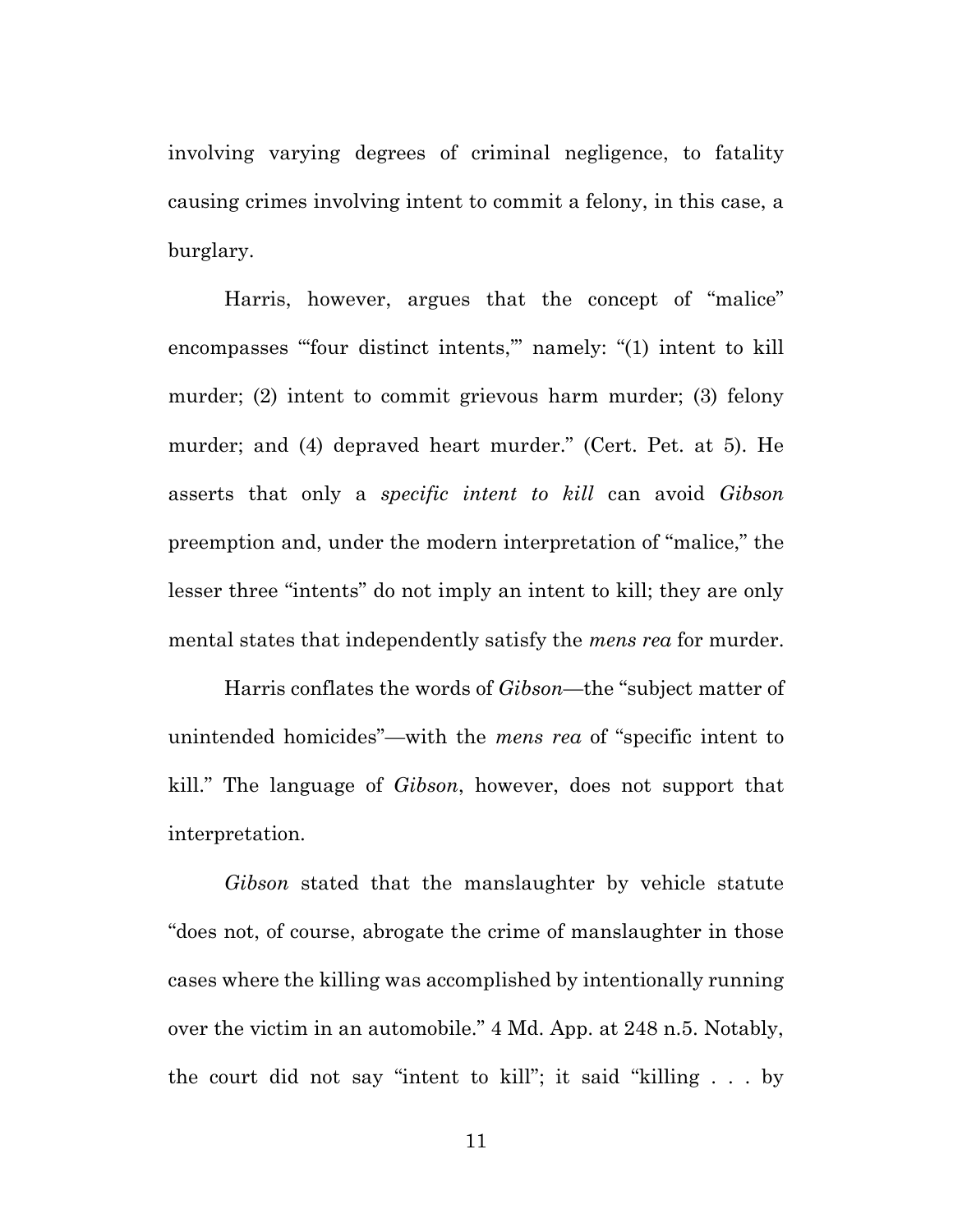*intentionally running over* the victim," which encompasses *mentes reae* other than a specific intent to kill. *Id.* (emphasis added). Indeed, if a specific intent to kill were necessary to avoid *Gibson*  preemption, then a caveat for *manslaughters* perpetrated by intentionally running over the victim would be meaningless—that is, if the evidence established a specific intent to kill, then the defendant would be guilty of murder, not manslaughter.**<sup>2</sup>**

Harris's interpretation of *Gibson* also conflicts with the Court of Special Appeals' view regarding the scope of the manslaughter by vehicle statute. In *Anderson*, Judge Charles E. Moylan, Jr., writing for the court, stated that "the statute did not cover all unlawful killings where the instrumentality of death had been a vehicle, but only those where the vehicle had been operated 'in a grossly negligent manner,'" and so "*any vehicular homicide that would have qualified as common law murder was untouched* 

**<sup>2</sup>** Harris's reliance on *Forbes v. State*, 324 Md. 335 (1991), is misplaced. There, the State submitted to the jury murder and manslaughter, and the jury acquitted Forbes of murder and voluntary manslaughter, finding him guilty of only involuntary manslaughter. *Id.* at 343. Thus, the jury's verdict indicated that Forbes did not intentionally run over his victim and was guilty only of being "grossly negligent," which is squarely preempted per *Gibson. Id.*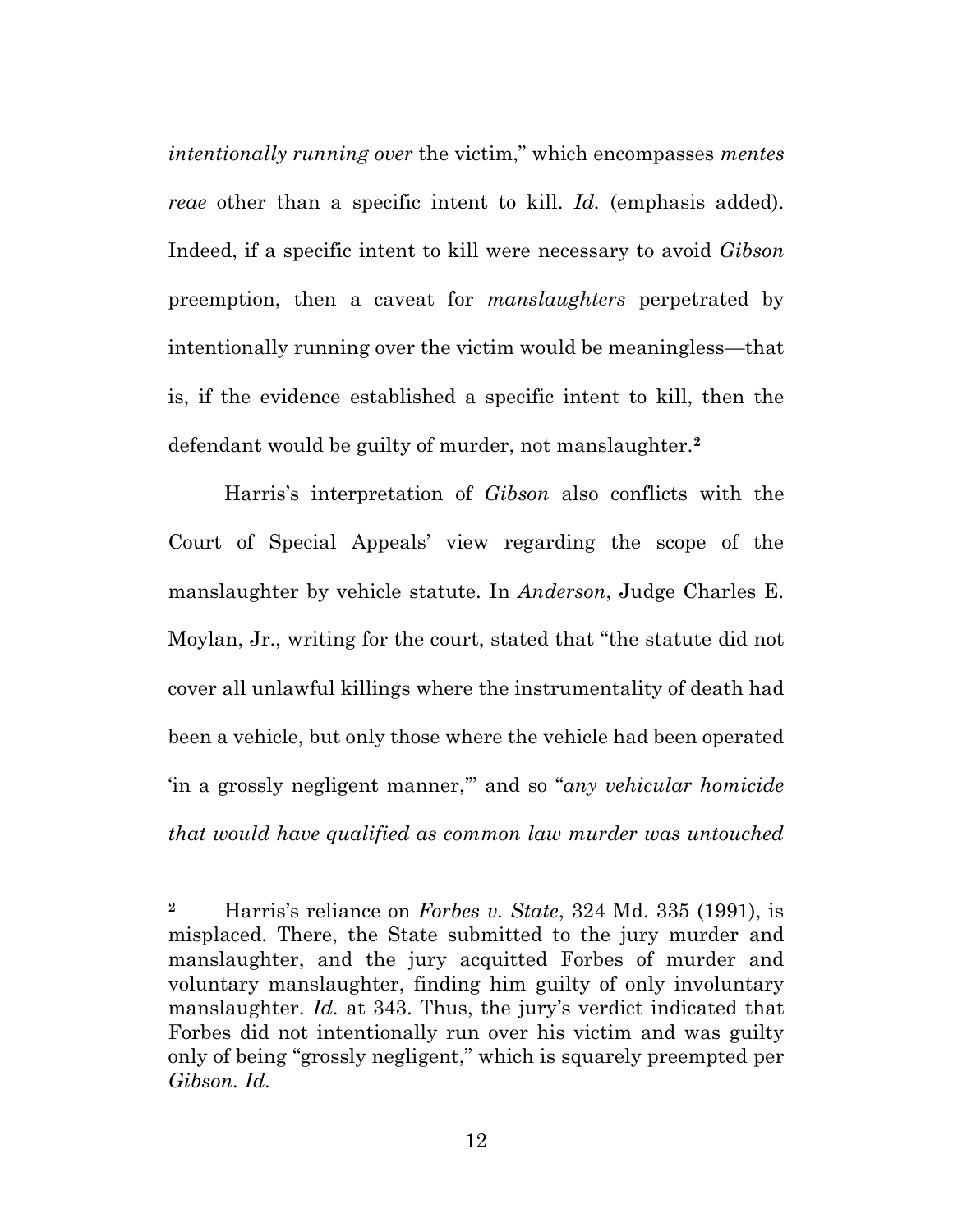*by the statute*. . . . *The only area impacted by the statute was common law involuntary manslaughter* where the instrumentality of death had been a motor vehicle." 61 Md. App. at 454 (emphasis added). Therefore, Harris is wrong that a specific intent to kill is the only *mens rea* that escapes *Gibson* preemption.

Here, the State established at trial that Harris: (a) intended to commit the underlying felony of first-degree burglary, the act that led to Officer Caprio's death; and (b) intended to run over Officer Caprio in an attempt to avoid being arrested. The Court of Special Appeals' holding that Harris's felony murder conviction was not preempted by the enactment of the manslaughter by vehicle statute was a faithful application of this Court's precedent.

II.

THE COURT OF SPECIAL APPEALS CORRECTLY HELD THAT HARRIS WAS NOT ENTITLED TO A CONSTITUTIONALLY-HEIGHTENED SENTENCING PROCEDURE IN ACCORDANCE WITH *MILLER V. ALABAMA*, 567 U.S. 460 (2012), BUT HE EFFECTIVELY RECEIVED ONE ANYWAY.

## **A. This Court's** *Carter* **decision is unambiguous and plainly controls here.**

In *Carter v. State*, 461 Md. 295 (2018), this Court addressed whether the sentences imposed in the cases of three juvenile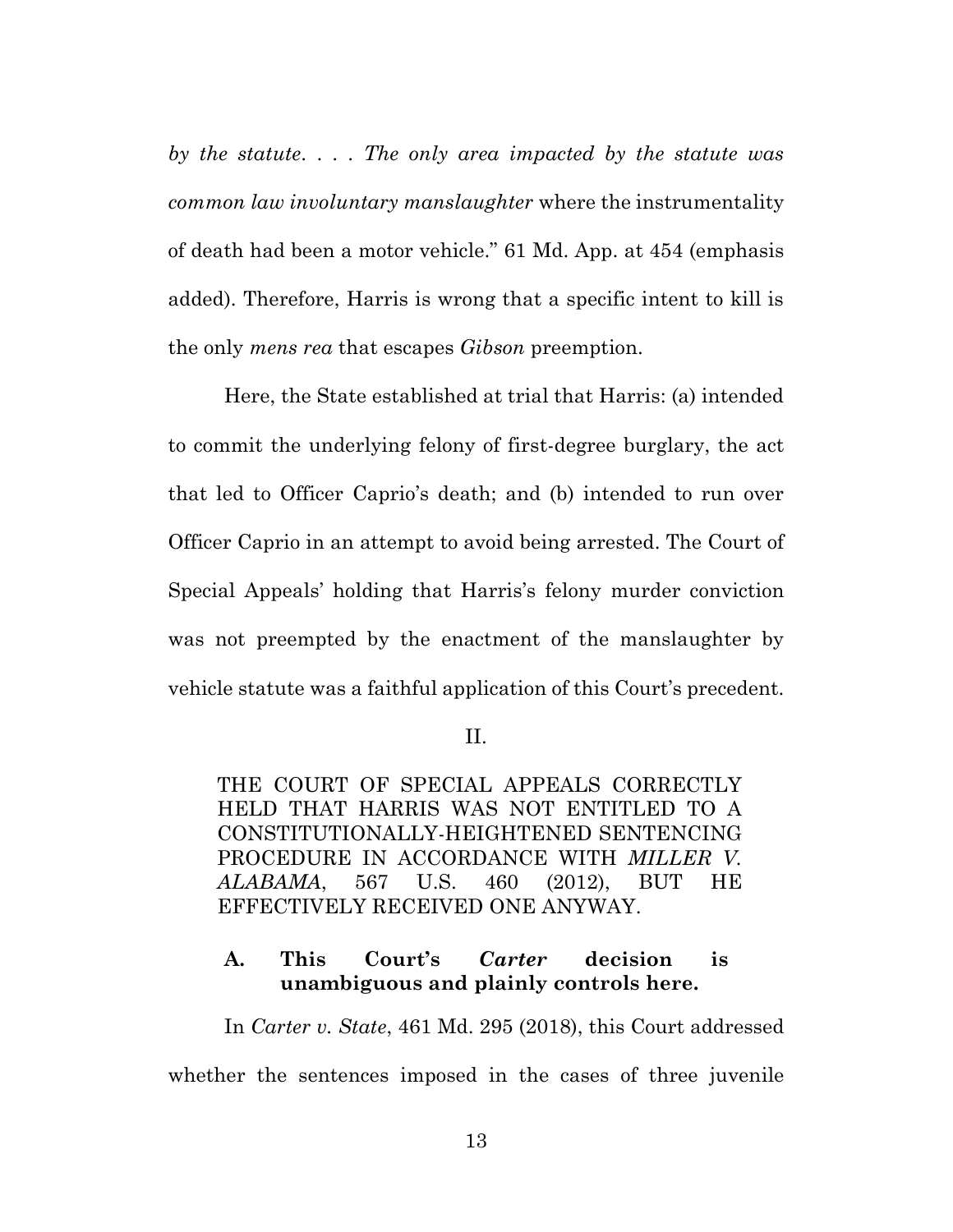offenders were lawful. One of those petitioners, Daniel Carter, was sentenced to life and was eligible for parole after serving 25 years (less diminution credits), instead of 15, because of a consecutive sentence for a handgun charge. *Id.* at 327. The Court concluded that Maryland's parole system provided him a meaningful opportunity for release and held that his sentence was lawful. *Id.* at 365. Notably, the Court stated that if Maryland's parole system did not offer Carter a meaningful opportunity for release, then Carter would have been "entitled to a new sentencing proceeding at which the court would consider whether he was one of the few juvenile homicide offenders who is incorrigible and may therefore be sentenced constitutionally to life without parole." *Id.* at 341. The Court, however, did *not* remand Carter's case for a resentencing per *Miller* because his life *with* parole sentence was lawful.

Like Carter, Harris was sentenced to life *with* the possibility of parole. He will be eligible for parole after serving 15 years (ten less than Carter). *See* Md. Code Ann., Corr. Servs. § 7-301(d)(1) (stating that, with exceptions not applicable here, "an inmate who has been sentenced to life imprisonment is not eligible for parole consideration until the inmate has served 15 years or the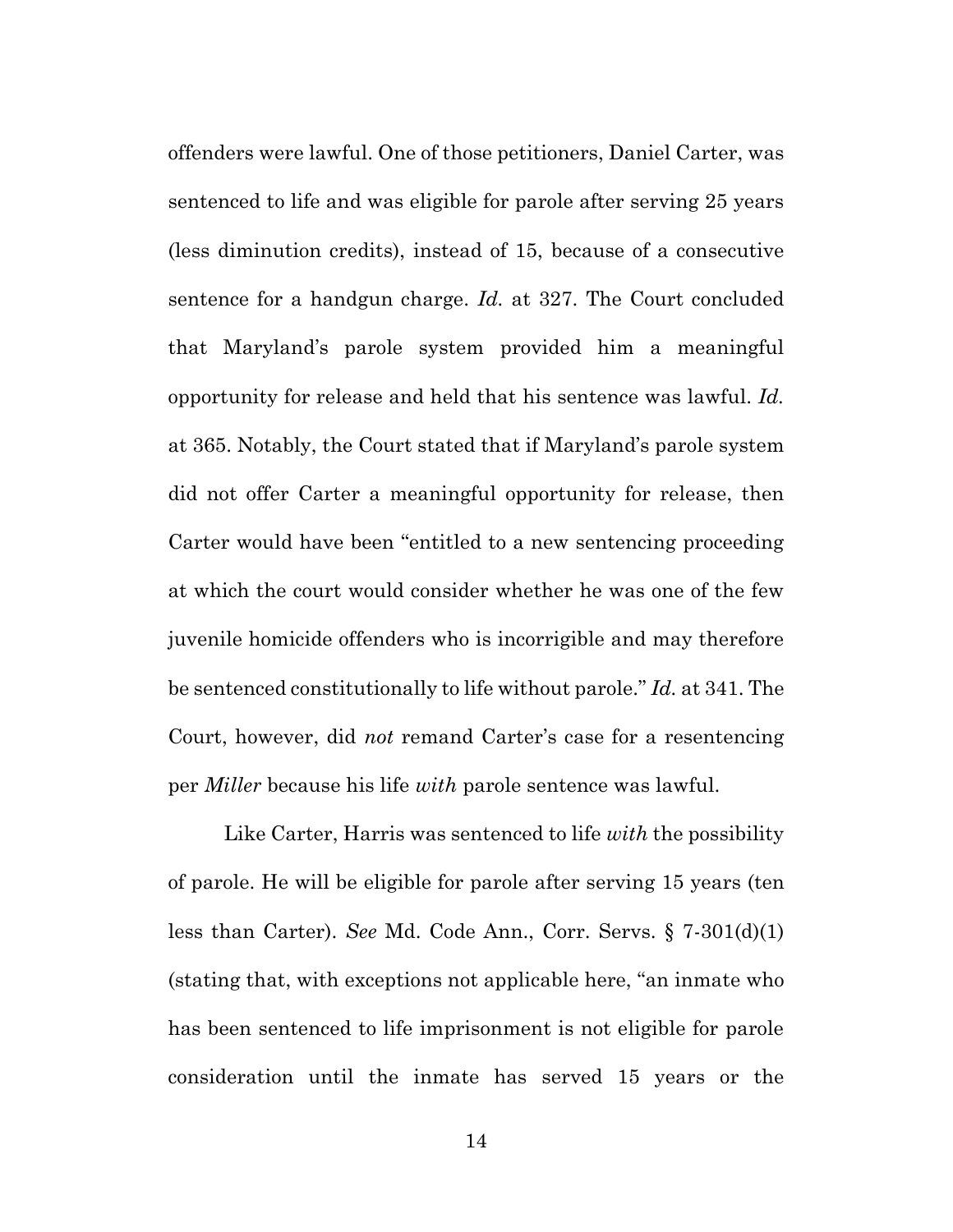equivalent of 15 years considering the allowances for diminution [credits]"). The result in *Carter* plainly controls here. No further explication of *Carter* by the Court is necessary.

Harris argues, however, that the Court "has never considered whether the Constitution requires" a *Miller*-type sentencing "before a juvenile convicted of an unintentional homicide can be sentenced to life imprisonment" with parole. (Cert. Pet. at 10) (cleaned up). But the recent Eighth Amendment jurisprudence of the Supreme Court of the United States has never intimated that the constitutionality of a juvenile's sentence might depend on whether the killing was intentional where a juvenile is sentenced to life *with* parole.

Indeed, Kuntrell Jackson, one of the juvenile petitioners in *Miller*, was convicted of felony murder for a homicide committed by an accomplice. *Miller*, 567 U.S. at 465-66. The Supreme Court could have held that a sentencing in which the court considers the offender's youth and attendant circumstances is always mandatory for felony murder homicides not directly committed by the juvenile offender, but it required such a sentencing only when the juvenile is sentenced to life and deprived of a meaningful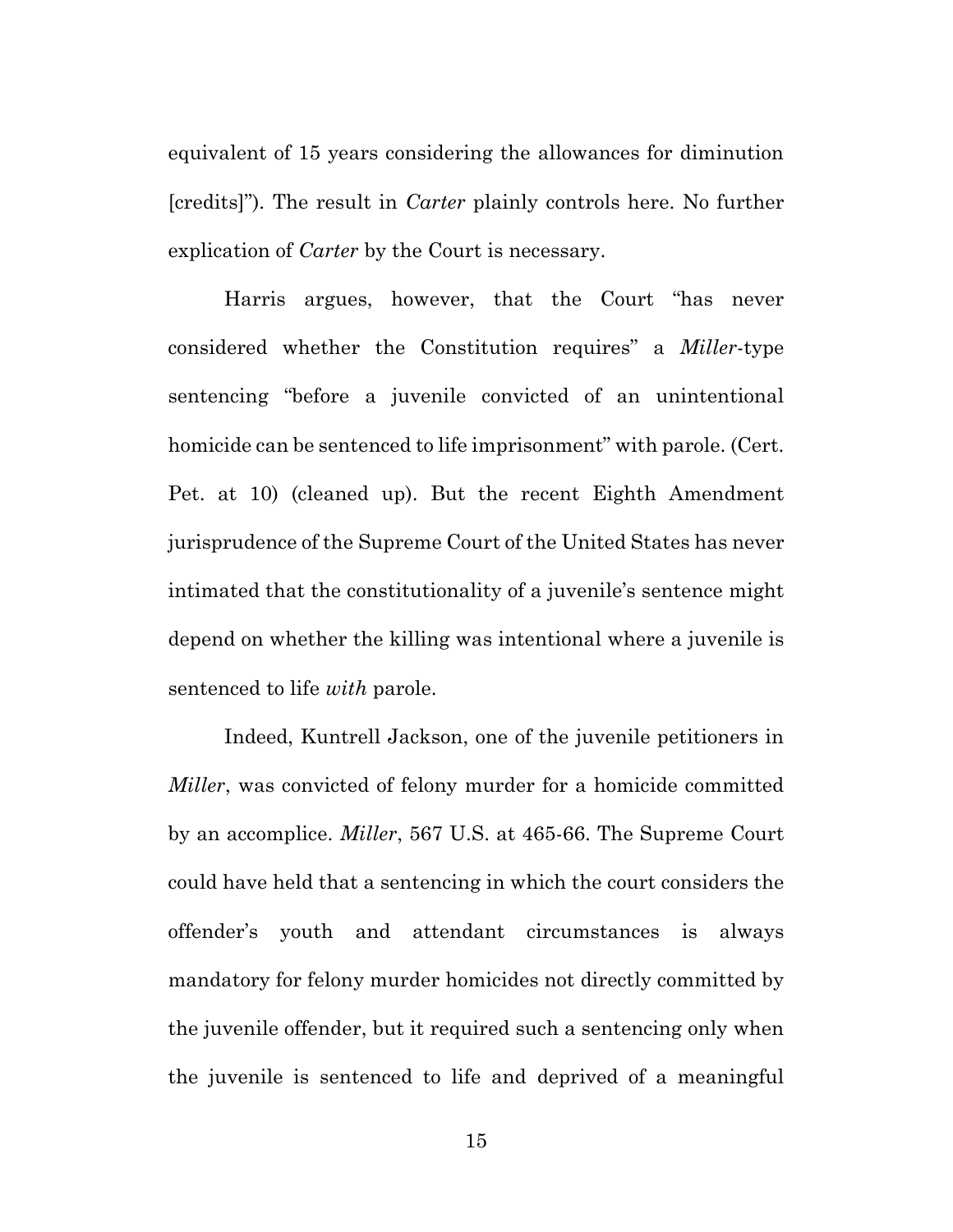opportunity for parole. *Id.* at 478; *see also id.* at 490-92 (Breyer, J., concurring) (arguing that life *without* the possibility of parole is a categorically inappropriate sentence for a juvenile "who neither kills nor intends to kill" and is convicted under a theory of transferred intent).

Here, Harris killed Officer Caprio by intentionally driving a vehicle over her, that is, Officer Caprio's death was a direct and foreseeable result of Harris's actions. He was appropriately sentenced to life *with* the possibility of parole, and so he has been afforded a meaningful opportunity for release. No reasonable reading of *Miller* and its progeny, state and federal, entitles Harris to a *Miller*-type sentencing procedure, and so review is unwarranted.

### **B. The Court should leave sentencing policy to the legislature.**

Harris complains that "Maryland law provides no guidance for how a sentencing judge should exercise its discretion to suspend any portion of that life sentence for a juvenile convicted of an unintentional killing." (Cert. Pet. at 11). He points out that Florida has a statute that requires a sentencing court to consider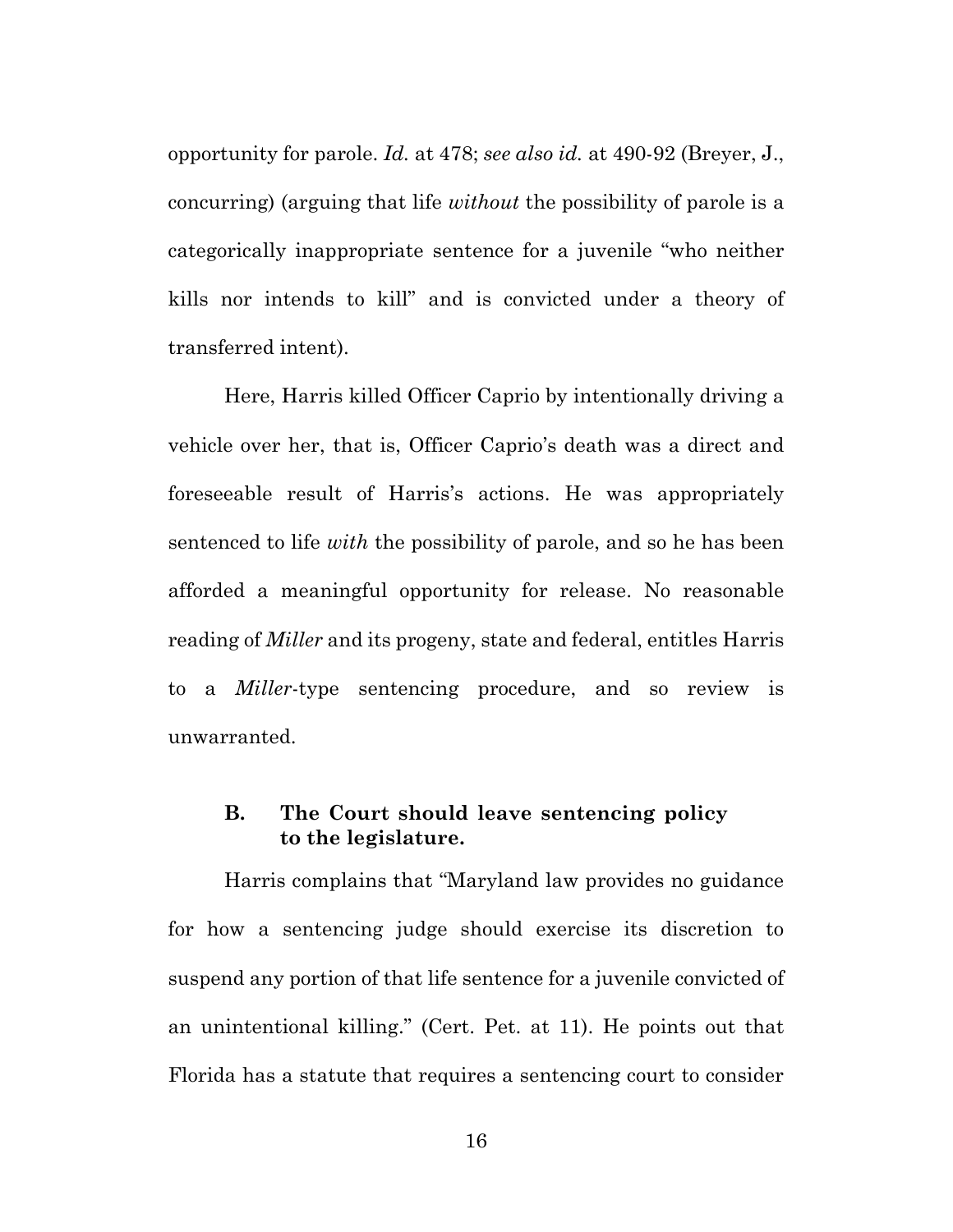aspects of a defendant's youth when sentencing a juvenile offender for felony murder. (Cert. Pet. at 11). Maryland law does not lack "guidance"; Harris is simply lobbying for more stringent procedures for juvenile sentencing in homicide cases. Whether Maryland *should* adopt such procedures is a policy matter for the legislature to weigh and is a separate question from whether constitutional law *compels* courts to employ such procedures.

That the legislatures of other states have chosen to modify their criminal statutes governing juvenile sentences does not mean that Maryland's laws are *unconstitutional*. Harris asserts that the General Assembly "has remained silent" and invites this Court to legislate on its behalf. (Cert. Pet. at 12). This Court should decline to do so.

### **C. Harris's youth and its attendant characteristics were considered by the sentencing court.**

The Court of Special Appeals concluded in the alternative that Harris effectively received a *Miller*-type sentencing proceeding because his "youth was presented to the court for consideration in the presentence investigation report ("PSI") and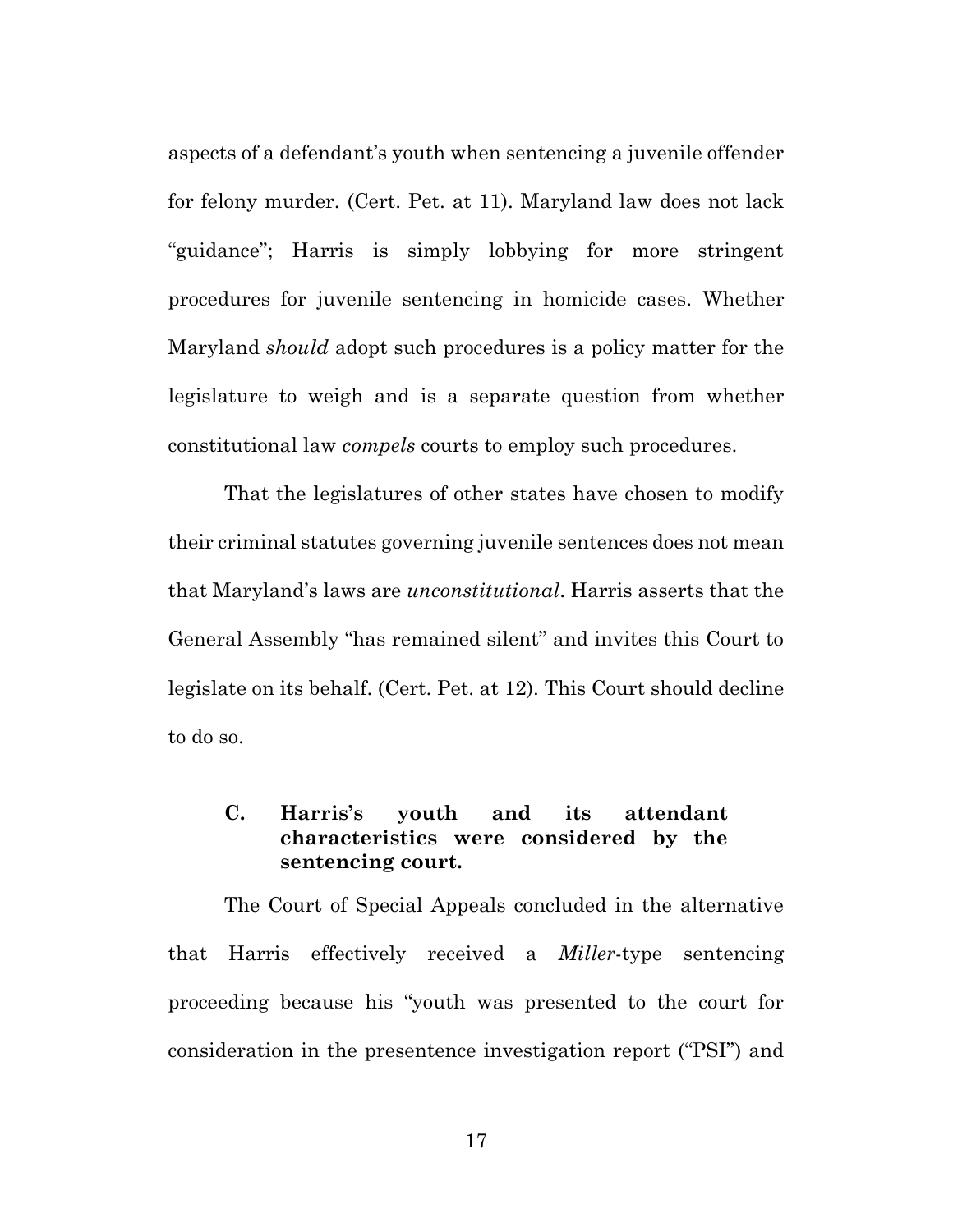by defense counsel" at sentencing, and the "circuit court said it had considered all the evidence and all factors." (App. 67). This was constitutionally sufficient under *Jones v. Mississippi*, 141 S. Ct. 1307, 1313 (2021) ("In a case involving an individual who was under 18 when he or she committed a homicide, a State's discretionary sentencing system is both constitutionally necessary and constitutionally sufficient."); *see also id*. at 1319 ("[I]f the sentencer has discretion to consider the defendant's youth, the sentencer necessarily will consider the defendant's youth, especially if defense counsel advances an argument based on the defendant's youth. Faced with a convicted murderer who was under 18 at the time of the offense and with defense arguments focused on the defendant's youth, it would be all but impossible for a sentencer to avoid considering that mitigating factor.").

Harris simply disagrees with the Court of Special Appeals' factual assessment. (Cert. Pet. at 15). In short, even if Harris's were entitled to a *Miller*-type sentencing, this Court ultimately would be relegated to resolving a factual dispute and engaging in error correction.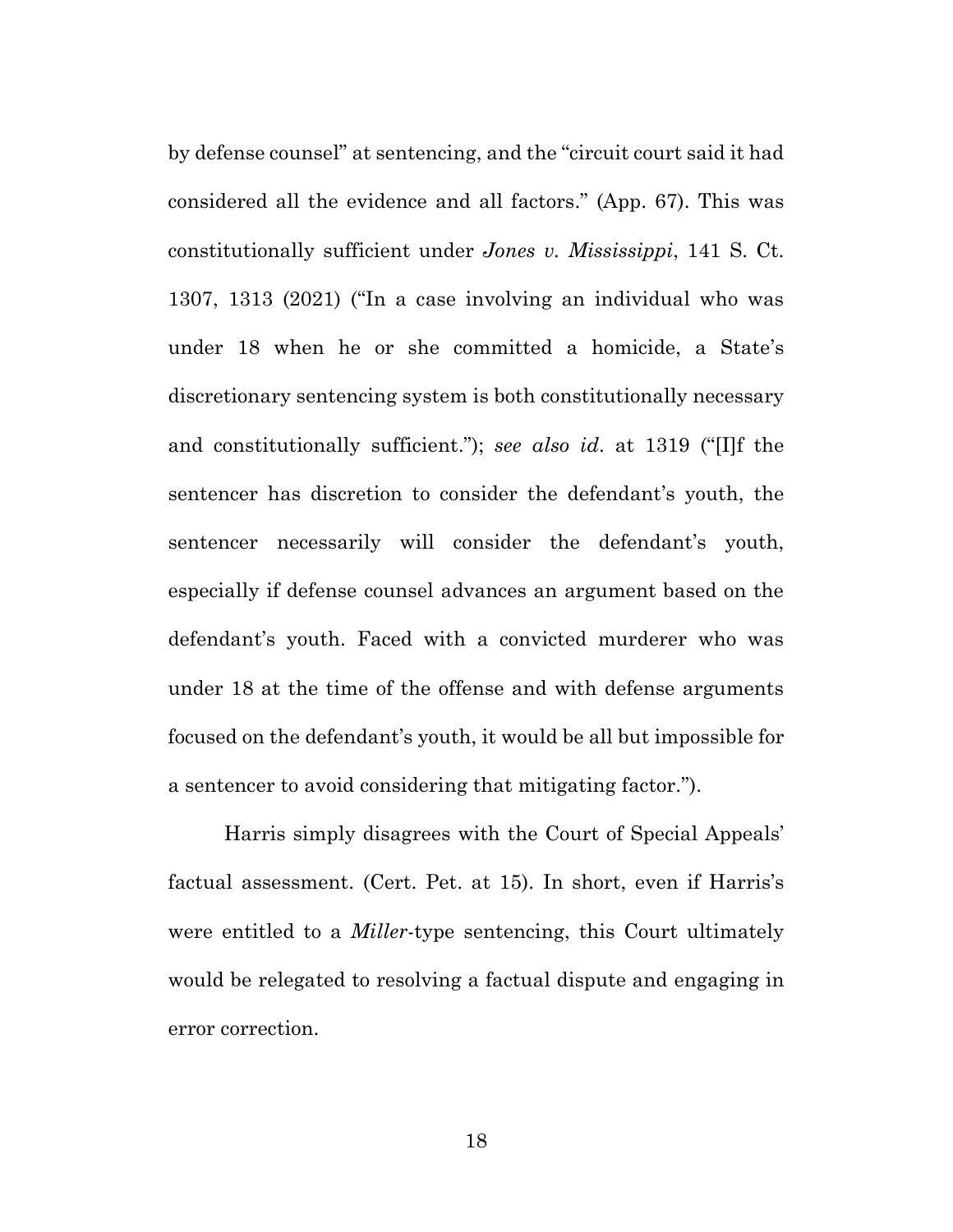#### **D. This case would not assist in resolving**  *Jedlicka***.**

The petitioner in *Jedlicka* was sentenced to life, all but 60 years' suspended and, because the State unsuccessfully sought a sentence of life without parole, Jedlicka will be eligible for parole after serving 25 years. Jedlicka is now raising issues related to those unique aspects of his sentence.

As discussed, Harris received a basic life sentence *with* parole eligibility after 15 years, which plainly does not require an individualized sentencing per *Carter*. To the extent that Jedlicka's "stacked" term-of-years sentences or his parole eligibility being at 25 years raise novel complications, Harris's case offers no insight or variety to enrich the Court's resolution of those matters.

#### **CONCLUSION**

The State of Maryland respectfully asks the Court to deny the petition for a writ of certiorari.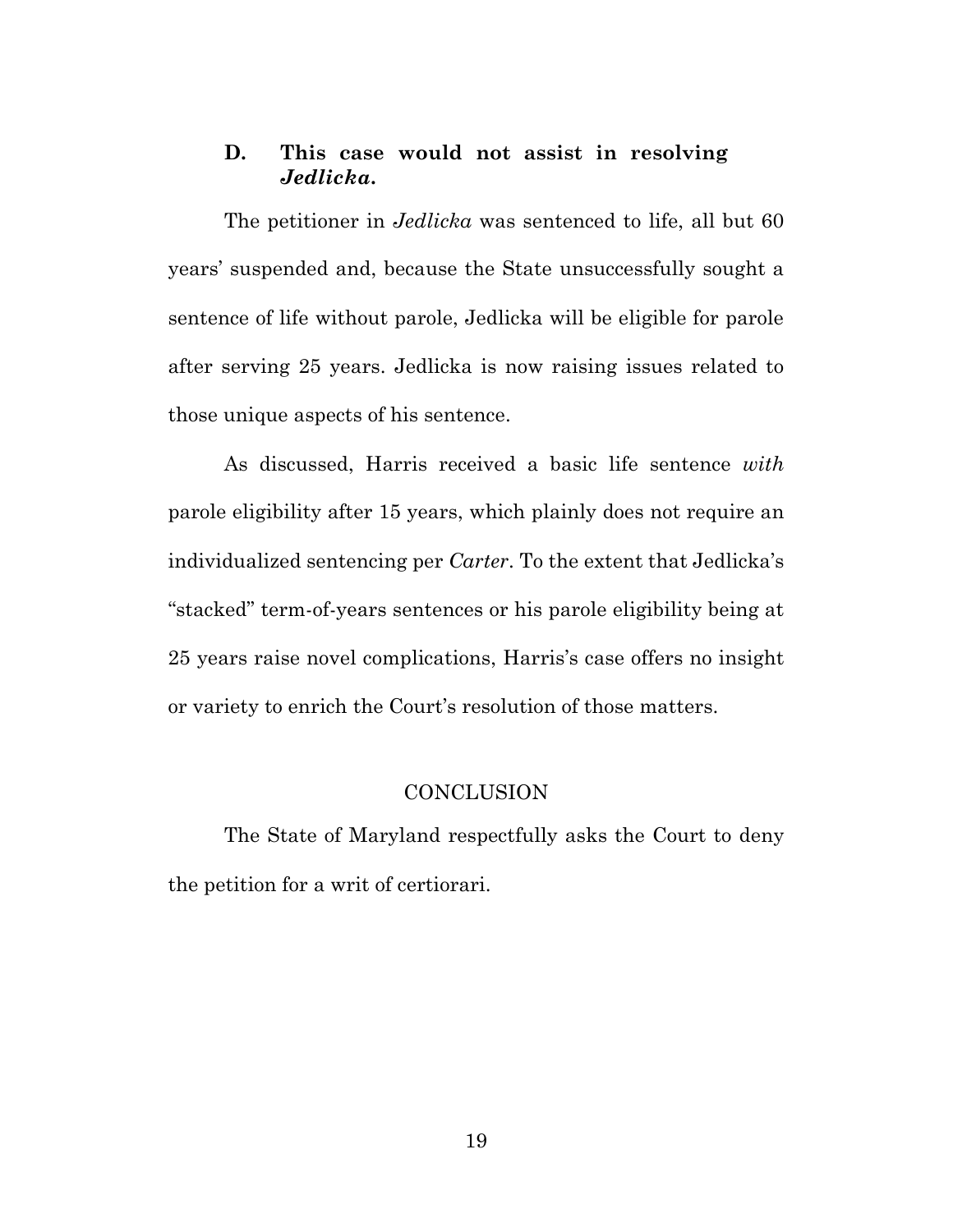Dated: September 28, 2021 Respectfully submitted,

BRIAN E. FROSH Attorney General of Maryland

*/s/ Andrew J. DiMiceli*

ANDREW J. DIMICELI Assistant Attorney General Attorney No. 1512150175

Office of the Attorney General Criminal Appeals Division 200 Saint Paul Place Baltimore, MD 21202 (410) 576-6422 adimiceli@oag.state.md.us

Counsel for Respondent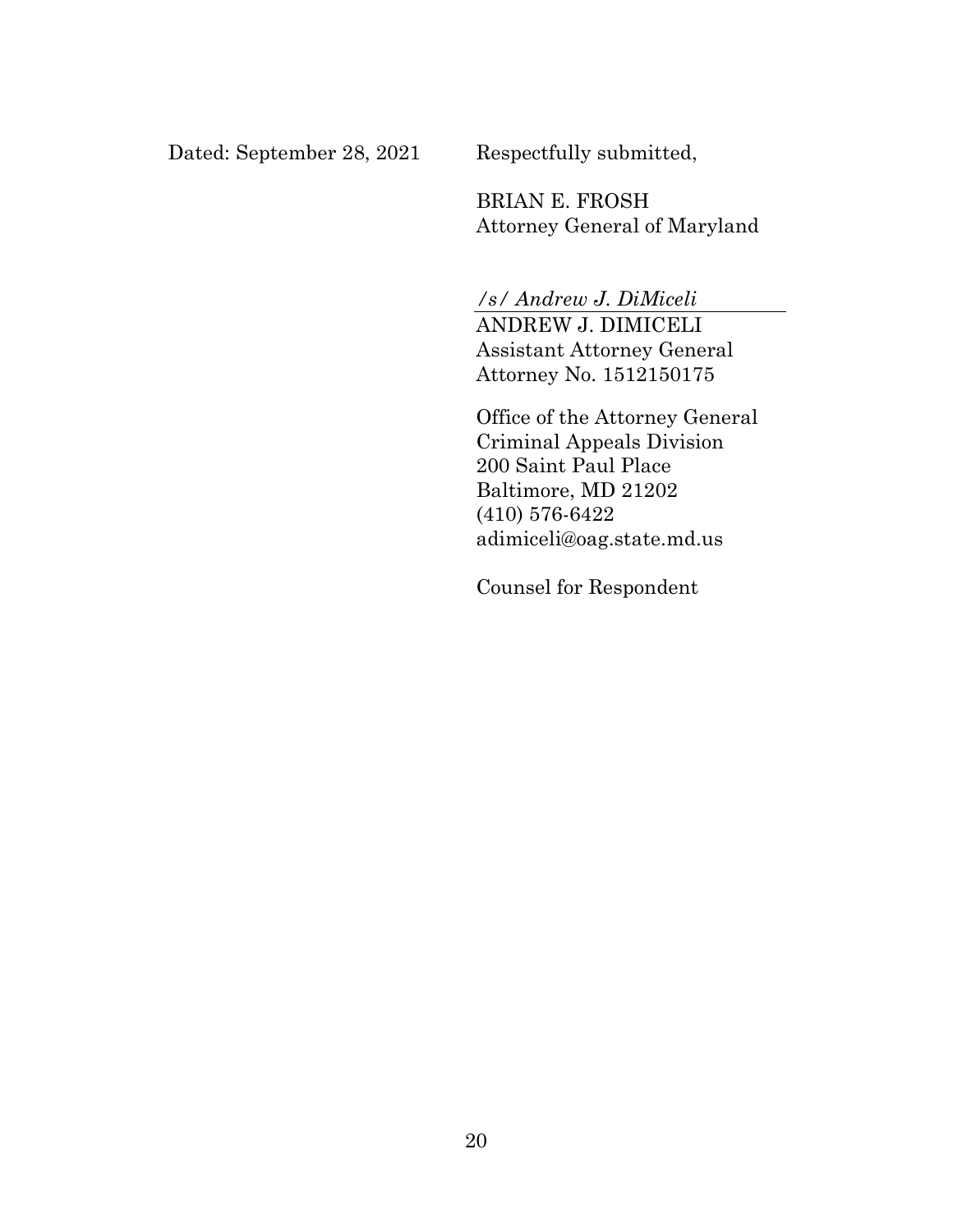#### CERTIFICATION OF WORD COUNT AND COMPLIANCE WITH THE MARYLAND RULES

This filing was printed in 13-point Century Schoolbook font; complies with the font, line spacing, and margin requirements of Maryland Rule 8-112; and contains 3,515 words.

*/s/ Andrew J. DiMiceli*

ANDREW J. DIMICELI Assistant Attorney General Attorney No. 1512150175

Counsel for Respondent

https://mdoag-my.sharepoint.com/personal/adimiceli\_oag\_state\_md\_us/Documents/State cases/COA/Harris, Dawnta, COA-PET-0254-2021/Harris, Dawnta, COA-PET-0254-2021, cert. answer.final.docx